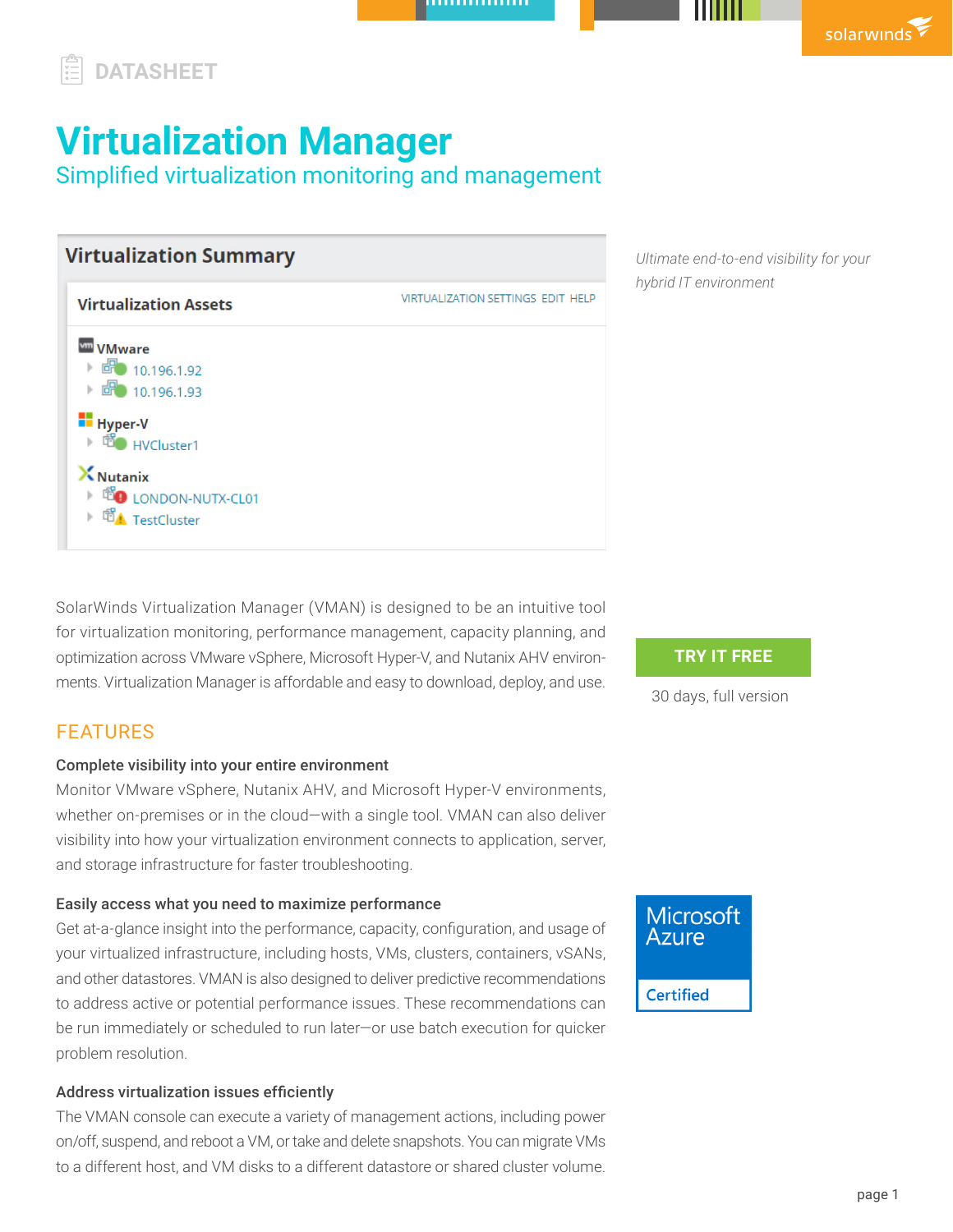#### DATASHEET: VIRTUALIZATION MANAGER

These actions can be triggered manually or through customized alerts or scripts, which can help you optimize your resources without jumping to a separate tool.

#### Reclaim resources for improved performance and cost savings

You can reclaim virtual resources quickly with VM sprawl alerts and recommendations. VMAN can automatically find idle, stale, and zombie VMs as well as orphaned VMDKs to help you free up storage space and improve overall performance. VMAN can guide you in rightsizing your VMs to recapture CPU and memory resources for further savings.

#### Assign costs to specific workloads

SolarWinds VMAN delivers easy-to-use chargeback reporting to calculate the computing costs of specific virtual workloads. With this information, you can clearly communicate virtual infrastructure cost information for more effective budgeting.

# END-TO-END VISIBILITY

Use Virtualization Manager to access the SolarWinds AppStack™ and PerfStack™ dashboards for end-to-end visibility into application and infrastructure performance, including your virtualization resources.

# SYSTEMS REQUIREMENTS

| <b>HARDWARE</b>   | MINIMUM REQUIREMENTS*                                                                              |
|-------------------|----------------------------------------------------------------------------------------------------|
| <b>CPU</b>        | 3.0GHz quad-core                                                                                   |
| <b>Memory</b>     | $8GB + RAM$<br>(Recommendations feature requires an additional 8GB)                                |
| <b>Hard Drive</b> | 20GB (up to 3,000 virtual machines)<br>30GB (up to 6,000 virtual machines)<br>10GB free disk space |

| <b>SOFTWARE</b>    | MINIMUM REQUIREMENTS*                                                                                                         |
|--------------------|-------------------------------------------------------------------------------------------------------------------------------|
| <b>OS</b>          | Windows Server 2016 or later                                                                                                  |
| <b>Database</b>    | Azure SQL Database<br>SQL Server 2014, 2014 SP1<br>SOL Server 2016 or 2016 SP1<br>SOL Server 2017                             |
| Net Framework      | NFT48                                                                                                                         |
| <b>Web Browser</b> | Microsoft Internet Explorer version 11 Microsoft Edge Mozilla Firefox<br>last two versions<br>Google Chrome last two versions |

NOTE: The minimum server requirements listed assume default configuration. Significantly increasing the poll rate or statistic<br>collection rate could result in additional load on the server, which may require a larger CPU o